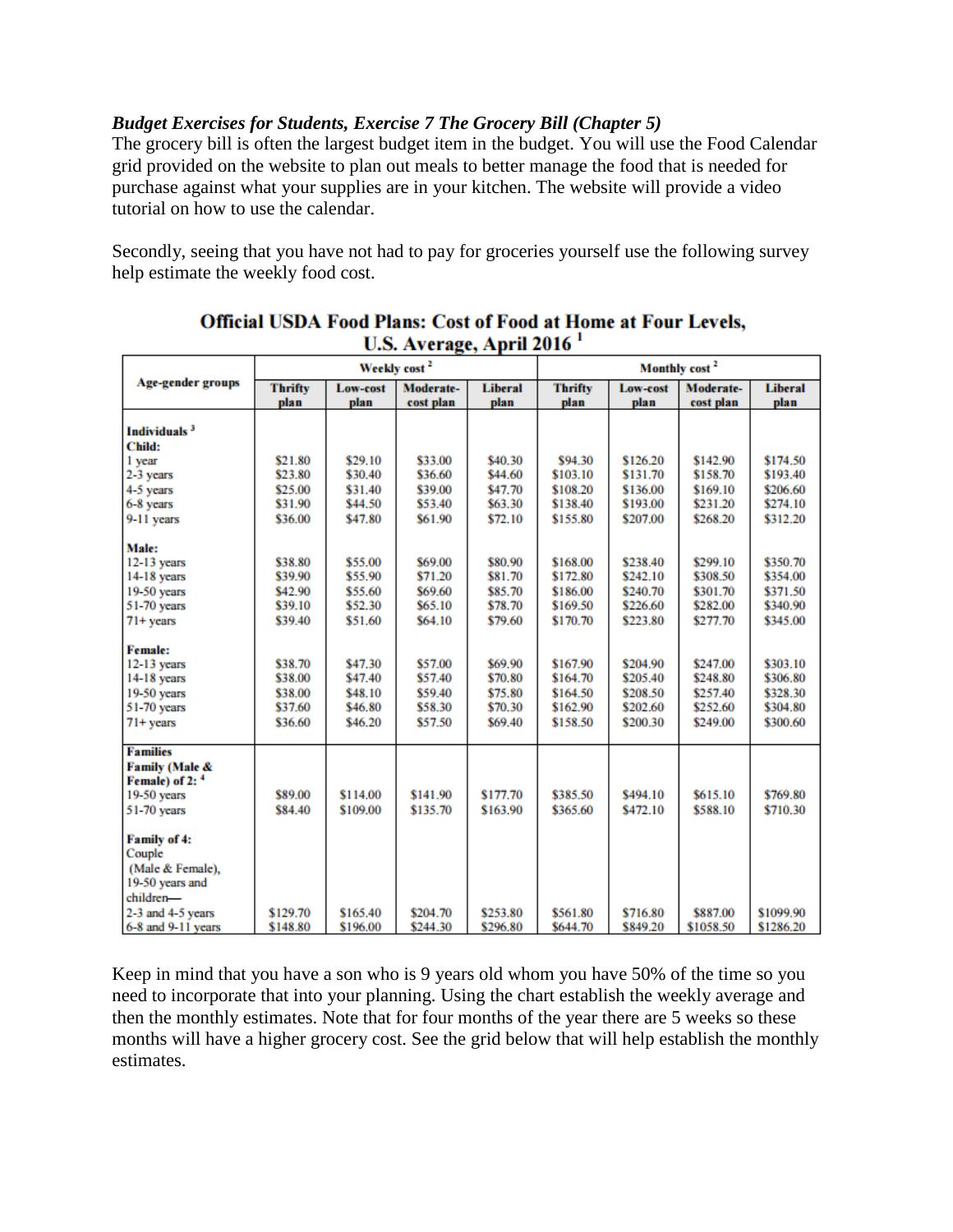| Lawing to monthly communes for food cost |               |             |  |  |  |  |
|------------------------------------------|---------------|-------------|--|--|--|--|
| <b>Cost</b>                              | <b>Month</b>  | <b>Cost</b> |  |  |  |  |
| \$230.76                                 | July $(4)$    | \$230.76    |  |  |  |  |
| \$288.45                                 | August $(5)$  | \$288.45    |  |  |  |  |
| \$230.76                                 | September (4) | \$230.76    |  |  |  |  |
| \$230.76                                 | October $(5)$ | \$288.45    |  |  |  |  |
| \$288.45                                 | November (4)  | \$230.76    |  |  |  |  |
| \$230.76                                 | December (4)  | \$230.76    |  |  |  |  |
|                                          |               |             |  |  |  |  |

## *Example monthly estimates for food cost*

Then next move is to run the **12-month exercise** to determine if any added cash is need to start the budget.

## *Grocery Store Exercise*

Using the Food Calendar provided on the website, your task is to meal plan for one week for dinners. You can seek the guidance of an adult for help to fill out what is currently available in the kitchen in terms of common staples such as milk, butter and herbs and spices. The adult can suggest meals and help determine what ingredients are needed to prepare meals or you can choose your own items and go the Internet to learn how prepare the meals.

Complete the **Food Items List** provided on the website to determine the item that you need to shop for. While at the grocery store use an app or write down what each item costs from your list (you will need a printed copy). You also need to consider where you shop for the items. Is it the local store or a warehouse club? Ask your adult helper where he/she shops and if some of the shopping is at the warehouse club you'll need to membership card to enter the building.

| <b>Item</b>            | Have $\sqrt$ | For                    | <b>Amount</b> | # of Meals     |
|------------------------|--------------|------------------------|---------------|----------------|
| Ground beef            |              | Sloppy Joes            | $3$ lbs.      | $\overline{2}$ |
|                        |              | Meatloaf               |               |                |
|                        |              | Mexican Night          |               |                |
| Soup                   | V            |                        |               |                |
| Lettuce (premix)       |              |                        | 1 bag         | 4              |
| Garlic Bread           |              |                        | 1 loaf        | $\overline{2}$ |
| TV Dinner              |              |                        | 1 package     |                |
| Taco Kit               | N            |                        |               |                |
| <b>Chicken Breast</b>  |              |                        |               |                |
| Potatoes               |              | <b>Mashed Potatoes</b> | $\mathcal{D}$ |                |
| <b>Bread</b>           |              |                        |               |                |
| Soup                   |              |                        |               |                |
| Mayo                   |              |                        |               |                |
| Mustard                | N            |                        |               |                |
| Turkey                 | V            |                        |               |                |
| Sour Cream             |              |                        |               |                |
| <b>Shredded Cheese</b> | V            |                        |               |                |
| <b>Black Olives</b>    |              |                        |               |                |